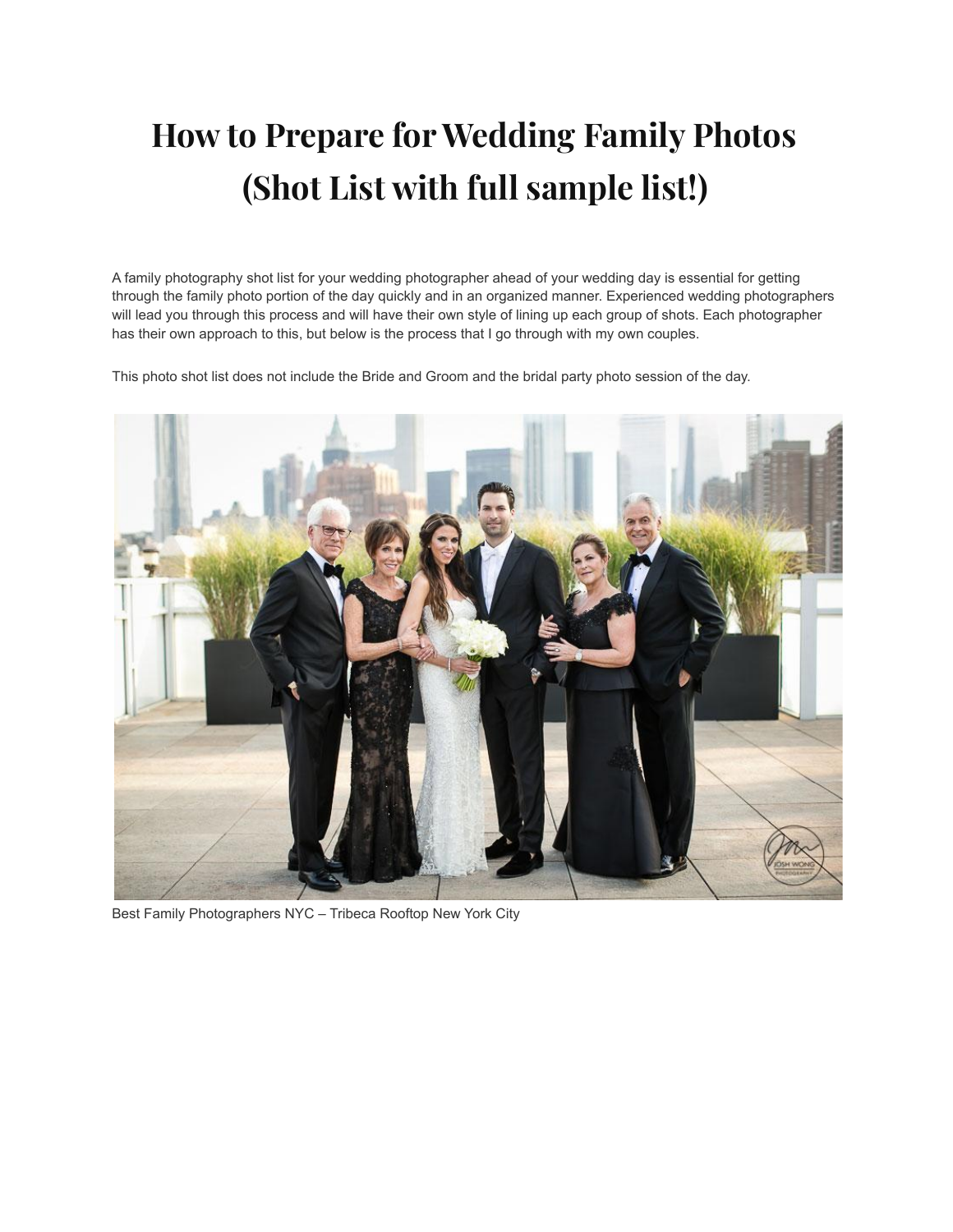# **BRIDE'S SIDE (PARTNER A)**

#### **Estimated Time Needed: 10-20min**

- Bride with mom
- Bride with dad
- Bride with both parents
- Bride with siblings
- Bride with each individual sibling (optional)
- Bride and groom with bride's parents
- Bride and groom with bride's immediate family (bride's parents, siblings, and siblings' spouses and children)
- Bride and groom with bride's maternal grandparents
- Bride and groom with bride's paternal grandparents

### **GROOM'S SIDE (PARTNER B)**

### **Estimated Time Needed: 10-20min**

- Groom with mom
- Groom with dad
- Groom with both parents
- Groom with siblings
- Groom with each individual sibling (optional)
- Groom and bride with groom's parents
- Groom and bride with groom's immediate family (groom's parents, siblings, and siblings' spouses and children)
- Groom and bride with groom's maternal grandparents
- Groom and bride with groom's paternal grandparents

**Estimate Total Time: 20-40min.** The more organized the group, you will have the shorter the estimated time. If there are missing people, large groups, people with mobility issues and young kids, you may want to err on later estimated total time.